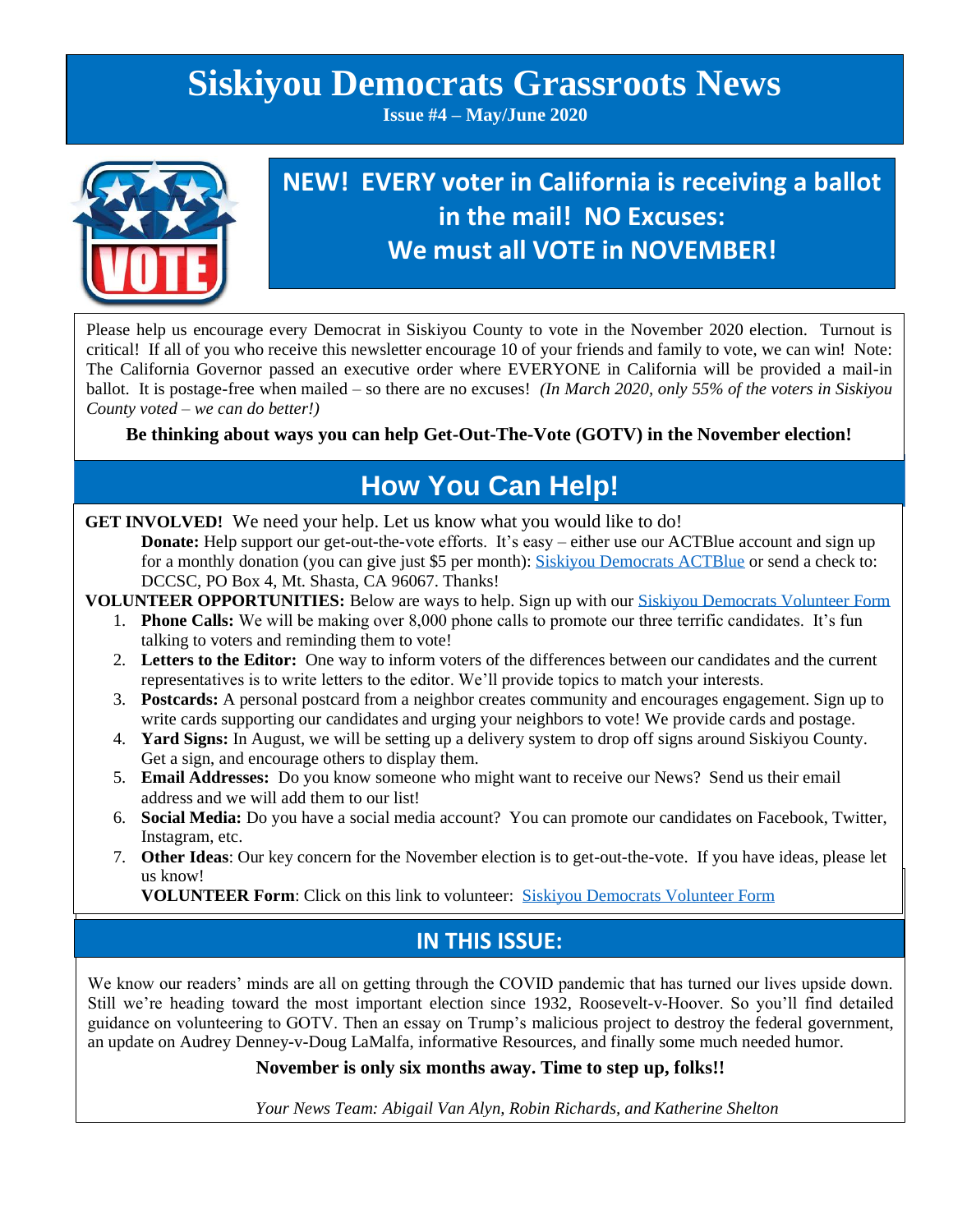### **THE CHALLENGE WE FACE by Abigail Van Alyn**

*"So now we know. They'll kill to stay in power."*—James Carville, in response to forced in-person voting in the 2020 Wisconsin primary election

*"I view America's citizens as warriors on the battlefield. Outcomes for some might be bad, they might be very bad, but we have to get our country open."* Donald Trump, May 4, 2020

*"If you test, you find something wrong. If you have no tests, you have no cases. Maybe testing is overrated."* Donald Trump, May 15, 2020

*"They're willing to take the casualties, in order to get re-elected. Deaths in the hundreds of thousands. They figure these are mostly seniors or poor minorities, not Trump voters, so they're expendable."* David Frum, conservative Sr. Editor at The Atlantic, on the Trump plan to re-open the economy without adequate CV testing.

Nurses wearing protective garbage bags (*see below*); ten-day-old protective masks; mass graves; Wisconsin voters ordered to the polls in a pandemic; whistleblowers and watchdogs persecuted, demoted, or fired; a collapsing economy and botched and corrupt rescue rollout; a third of all the world's COVID-19 cases right here in the USA. The federal government using FEMA to reward cronies, and competing with the states for life-saving PPE, even confiscating shipments to blue states who don't show sufficient "appreciation." "It's a two-way street. They have to be nice to me." Then moving to re-open industry without protecting workers from the virus.

At the same time, the president resists federal support for testing, because, as he readily admits, he wants to keep the CV case numbers steady. And with testing in disarray, we have no idea how many US residents are actually infected with CV. We're five months into this crisis, and there's absolutely no coherent federal plan to get us out of it. This is the reality we face, now that the worst has happened—a worldwide emergency far beyond the grasp of the corrupt and incompetent Trump administration.

As Michael Lewis made so clear in his last book, *The Fifth Risk*, the federal government is full of dedicated and highly accomplished civil servants and superb managers*,* whose role it is to manage risks that threaten public safety. (This is the group dubbed "deep state" by the fringe right wing). And the greatest risk they face, the fifth risk after the obvious ones of, say, famine, nuclear accidents, or, yes, a killer epidemic, is the simple and deadly failure of "project management." So here we are. The grim high-priority goal of the right, to dismantle this fictional "deep state," has led us into a disaster with no plan, no process, and no management, even for handling a catastrophic pandemic. And the most devastating evidence of this destructive project is the gutting of the CDC in the middle of a pandemic, turning that world-renowned institution into a black hole of fear and disinformation. (See **Resources** for more on this).

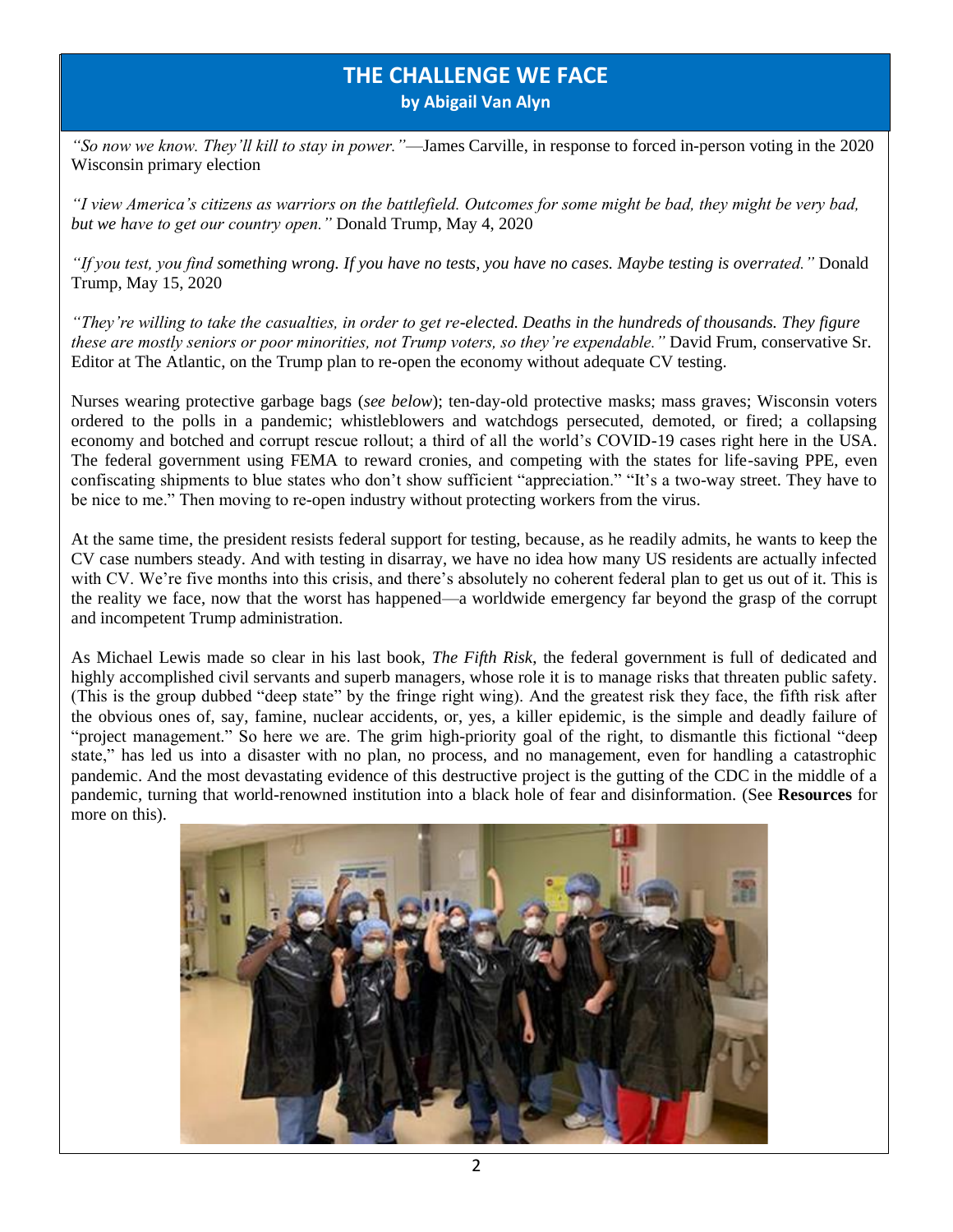## **A CASE IN POINT: Audrey Denney-v-Doug LaMalfa**

Under the Defense Production Act, Trump has ordered that all meat and poultry producing plants should remain open, even though many were ground zero for CV outbreaks as of May 20. FDA guidelines for plant safety have all the earmarks of the Trump FDA, with language so loose and industry-friendly as to be meaningless from a public health standpoint. These plants employ about 500,000 low-wage workers, who appear to be seen as expendable– collateral damage in Trump's drive toward re-election.

**And what is Doug LaMalfa's position**? His FB page shows enthusiastic support for DPA forced meat processing, on behalf of the ranching interests of CA D-1. But he shows no concern for the health of meat processing plant workers or their communities. And with his usual failure to recognize complexity, he claims that because rural D-1 has relatively few CV cases, we should be allowed by the state government to open up. Has it occurred to him that we've been spared because others have locked down? That those loathed urban elites who are following the guidelines are saving our lives by not traveling to the District?

In all LaMalfa's communications there is not one iota of criticism for the administration, as he diligently helps, through his votes, with the dismantling of government services like the ACA, NHS, Medicare, Medicaid, all of which are vital to the health of rural communities. Most recently, he voted against the HEROES act, that would have provided emergency aid to states and front-line hospitals. But as ever, his positions are driven by ideology, support of this disastrous administration, and the interests of his corporate donors.

**Meanwhile Audrey Denney** has set up a system for helping D-1's seniors, low wage workers, and struggling small businesses find the resources they need to get through the pandemic. While vigorously campaigning from home on issues of healthcare, connectivity, forest practices, and access to education, she's engaging with the CA Dems to mobilize support for Democratic Congressional candidates all over the state. Along with Elizabeth Betancourt and Pamela Swartz, she's taking no corporate funding, and she continues in her strong commitment to non-partisan, fairminded and practical problem-solving. In her opinion, time spent on partisan politics is time wasted. Our rural communities need strong federal advocacy around healthcare, FDA programs like SNAP, educational and job opportunities, forest management, and so much more. And right now we need smarts and heart, both of which these candidates have in abundance.

For a great opportunity to be with Audrey, Elizabeth, and Pamela as they speak about their positions, at a May 2nd Virtual Town Hall with California Democratic Party Chair Rusty Hicks, click on: [VIRTUAL TOWN HALL LINK](https://www.youtube.com/watch?v=5-E5yPYBpoI&feature=youtu.be)

**They're all in it for US! Let's send these strong, smart, honorable, independent women to Congress and the State Legislature.** *Find our 3 candidates and Rusty Hicks below at the Town Hall. (Answers on p.4)*

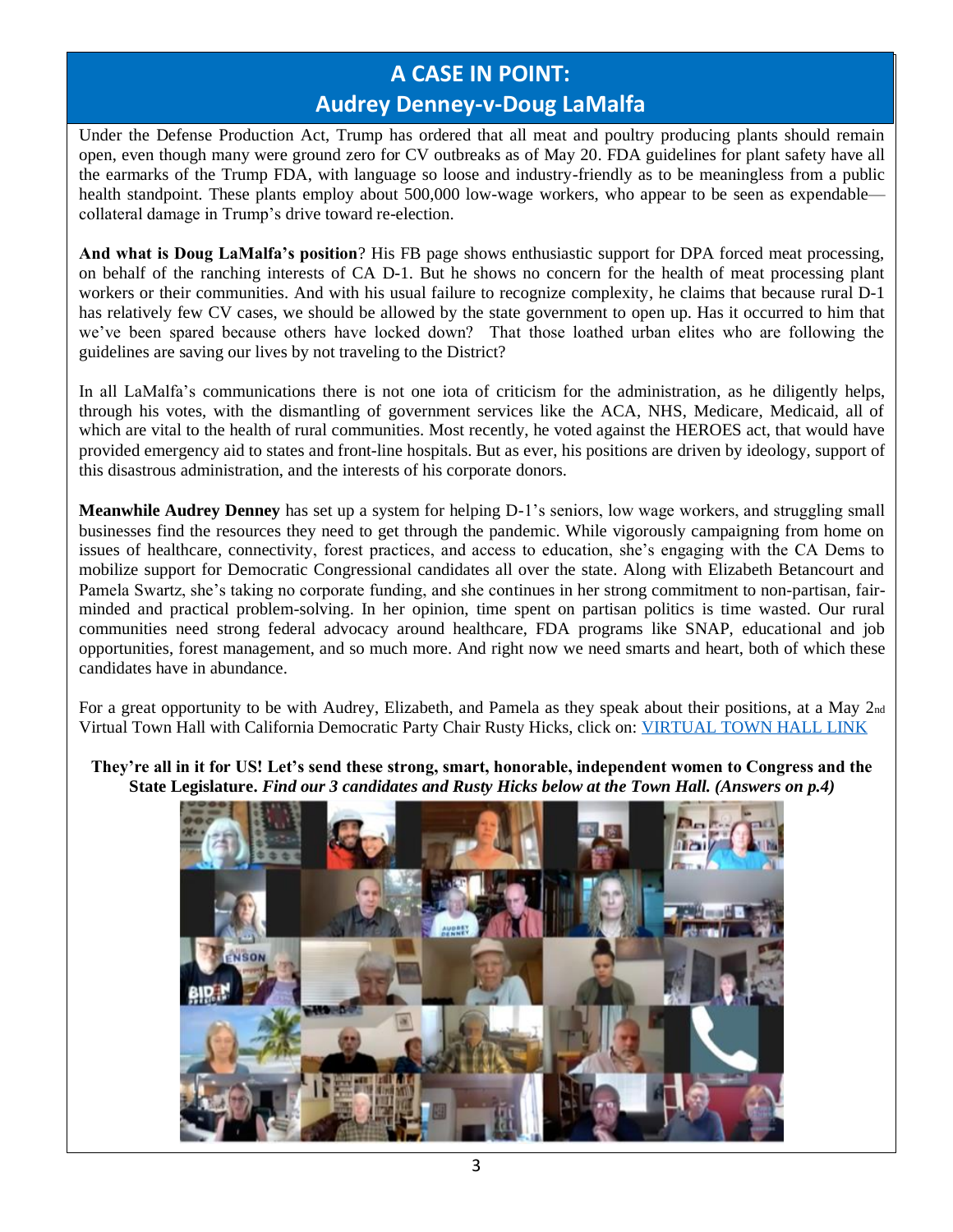### **THE ONLY REMEDY WE HAVE: THE VOTE**

NOTHING IS MORE IMPORTANT NOW THAN YOUR DECISION TO VOTE! And engaging with everyone you know to ensure the highest possible Democratic turnout for the November election. In Siskiyou County that's another challenge, but one with which we've made significant progress. For more on **what YOU can do** to achieve our goal of rocking the vote, see Page 1. Donate, call, write postcards, deliver yard signs, Zoom house parties.

#### **WE NEED YOU! ALL DEMOCRATS MUST VOTE!!**

#### **Quote of the Month**

*"Out of every crisis, every tribulation, every disaster, mankind rises with some share of greater knowledge, of higher decency, of purer purpose…. I pledge you, I pledge myself, to a new deal for the American people. Let us all here assembled constitute ourselves prophets of a new order of competence and of courage. This is more than a political campaign; it is a call to arms. Give me your help, not to win votes alone, but to win in this crusade to restore America to its own people."*

#### **Franklin D. Roosevelt, accepting the nomination for President in 1932**

#### **The CADEM Coordinated Campaign: What is it?**

The California Democratic Party (CADEM), under the new leadership of Rusty Hicks, is making excellent changes in the way they support our local grassroots efforts. One big change is creating the "Coordinated Campaign."

This is a statewide grassroots program. Anyone can help with phoning, postcard writing, and conducting virtual meetings and house parties for any area. Coordinated action also includes other states, like Arizona and Michigan, so Californians can help Democrats in both the state and the nation. In Siskiyou County, we're part of this coordinated effort. Several of our volunteers have already conducted "virtual house parties" via Zoom, to talk about issues and ways to become involved. It's fun and rewarding!

If you want to join in and are interested in more information, here is the link: [CADEM Coordinated](https://www.cadem.org/take-action/2020-coordinated-campaign)  [Campaign.](https://www.cadem.org/take-action/2020-coordinated-campaign)

| <b>From page 3: Find our Candidates and Rusty Hicks:</b> |                         |
|----------------------------------------------------------|-------------------------|
| Audrey Denney $-$                                        | $1st column, 5th row$   |
| Rusty Hicks $-$                                          | $2nd$ column, $2nd$ row |
| Elizabeth Betancourt-                                    | $3rd$ column, $1st$ row |
| Pamela Swartz -                                          | $4th$ column, $2nd$ row |

## **What's Happening**

**In light of the stay-at-home requirement in California, we will not be conducting the SISKIYOU DEMOCRATIC GRASSROOTS COMMITTEE or the SISKIYOU DEMOCRATIC CENTRAL COMMITTEE meetings in person in June or July. Instead, we will be using remote access. If you are interested in attending, please send an email to[: siskiyoudems@gmail.com](mailto:siskiyoudems@gmail.com) to request a digital meeting invitation.**

#### **Your Democratic Central Committee of Siskiyou County (DCCSC)**:

Officers: Carolyn Miller - Chair, Alice Rogers – Vice Chair, Katherine Shelton – Secretary, Robin Richards – Treasurer; Members: Neldena Anderson, Kate Coggin, Rick Green, Ann Herfindahl, Al Lugo, Larry Marks, Bill McKillop, Karina Pollard, Daniel Soltis, Abigail Van Alyn Booraem, Dolly Verrue, and Karen Zeigler. For more information, visit our website[: siskiyoudemocrats.org](http://www.siskiyoudemocrats.org/) or Facebook page: [SiskiyouCountyDemocrats.](https://www.facebook.com/SiskiyouCountyDemocrats/) Send mail and donations to: DCCSC, Post Office Box 4, Mt. Shasta, CA 96067.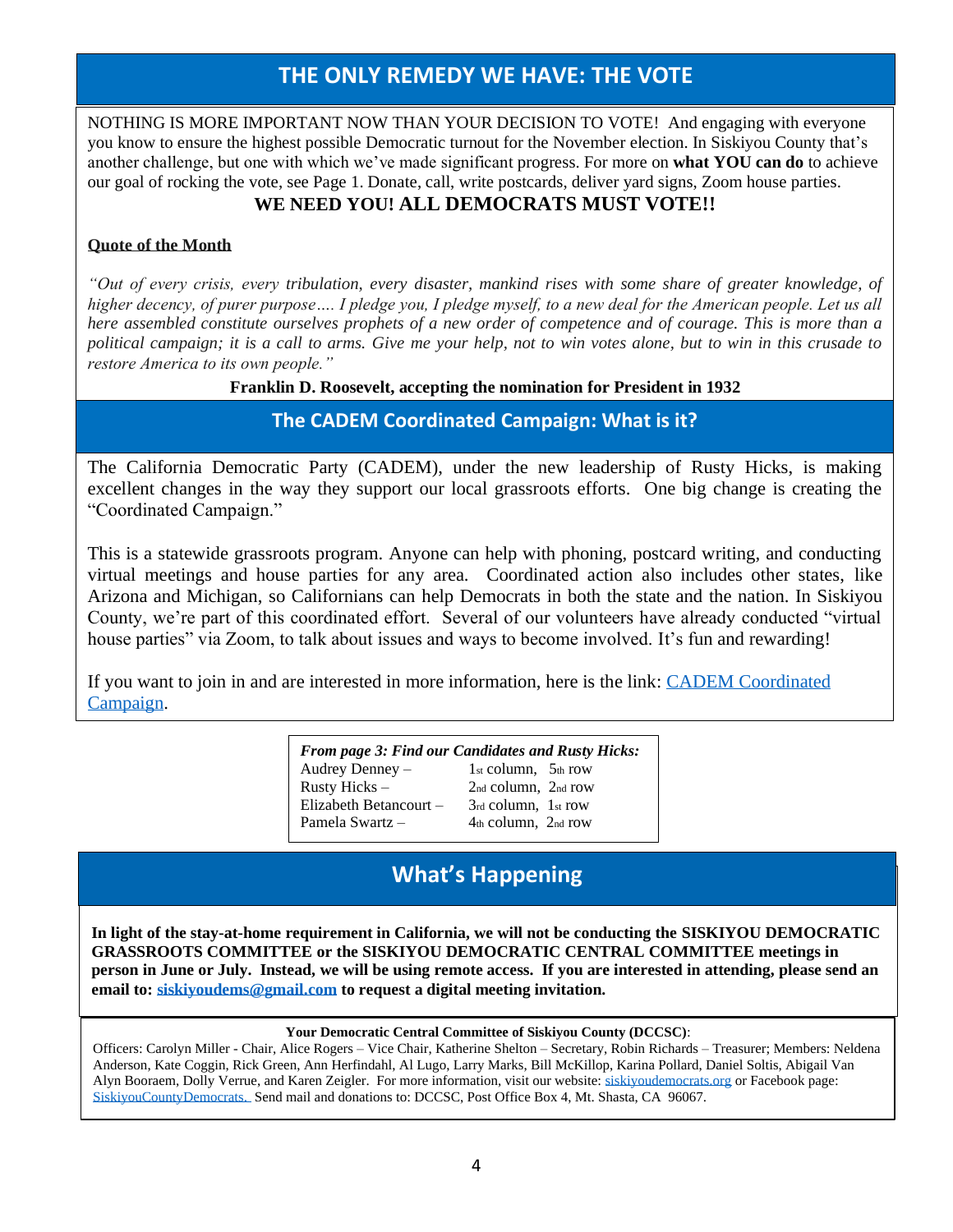#### **Resources of the Month**

#### **On the Pandemic**

Below: The dark blue states received the most PPP (Payroll Protection Program) money, the big Democratic states got the least, even though NY and CA represent a huge portion of those thrown out of work. **Great NY Times piece on Laurie Garrett**, Pulitzer Prizing winning science writer and author of many books on pandemics. Here she analyzes and decries the science-denying, knowledge-destroying Trump administration, in particular its "gutting" of the CDC. [https://www.nytimes.com/2020/05/02/opinion/sunday/coronavirus-prediction-laurie](https://www.nytimes.com/2020/05/02/opinion/sunday/coronavirus-prediction-laurie-garrett.html?searchResultPosition=1)[garrett.html?searchResultPosition=1](https://www.nytimes.com/2020/05/02/opinion/sunday/coronavirus-prediction-laurie-garrett.html?searchResultPosition=1) **New York Magazine's** jaw-dropping piece about federal interference in and even seizures of shipments of lifesavings PPE on its way to the states. <https://nymag.com/intelligencer/2020/04/hospitals-face-a-white-house-blockade-for-coronavirus-ppe.html> **Read Dr. Rick Bright's whistleblower complaint** against the Trump administration, where the depth of its moral and ethical corruption is made clear. [https://www.kmblegal.com/sites/default/files/NEW%20R.%20Bright%20OSC%20Complaint\\_Redacted.pdf](https://www.kmblegal.com/sites/default/files/NEW%20R.%20Bright%20OSC%20Complaint_Redacted.pdf) **Pandemic Resource Links Thanks to Ann Herfindahl** for these links to trusted government web sites, where you'll find all the science-based information you need to make informed decisions as we move toward reopening. [https://www.CalOES.ca.gov/](https://www.caloes.ca.gov/) CA Governor's Office of Emergency Services [https://www.cdph.ca.gov](https://www.cdph.ca.gov/) California Department of Public Health [http://www.gavinnewsom.com](http://www.gavinnewsom.com/) California Governor <https://www.cdc.gov/>Centers for Disease Control [https://who.int](https://who.int/) World Health Organization [https://www.co.siskiyou.ca.us](https://www.co.siskiyou.ca.us/) Siskiyou County and Public Health j



Note: Eligible payroll is based on calculations by Evercore of the average monthly 2019 payroll of<br>businesses with favore than 500 employees in each state, multiplied by 2.5. Businesses can apply for<br>SBA loans worth as muc